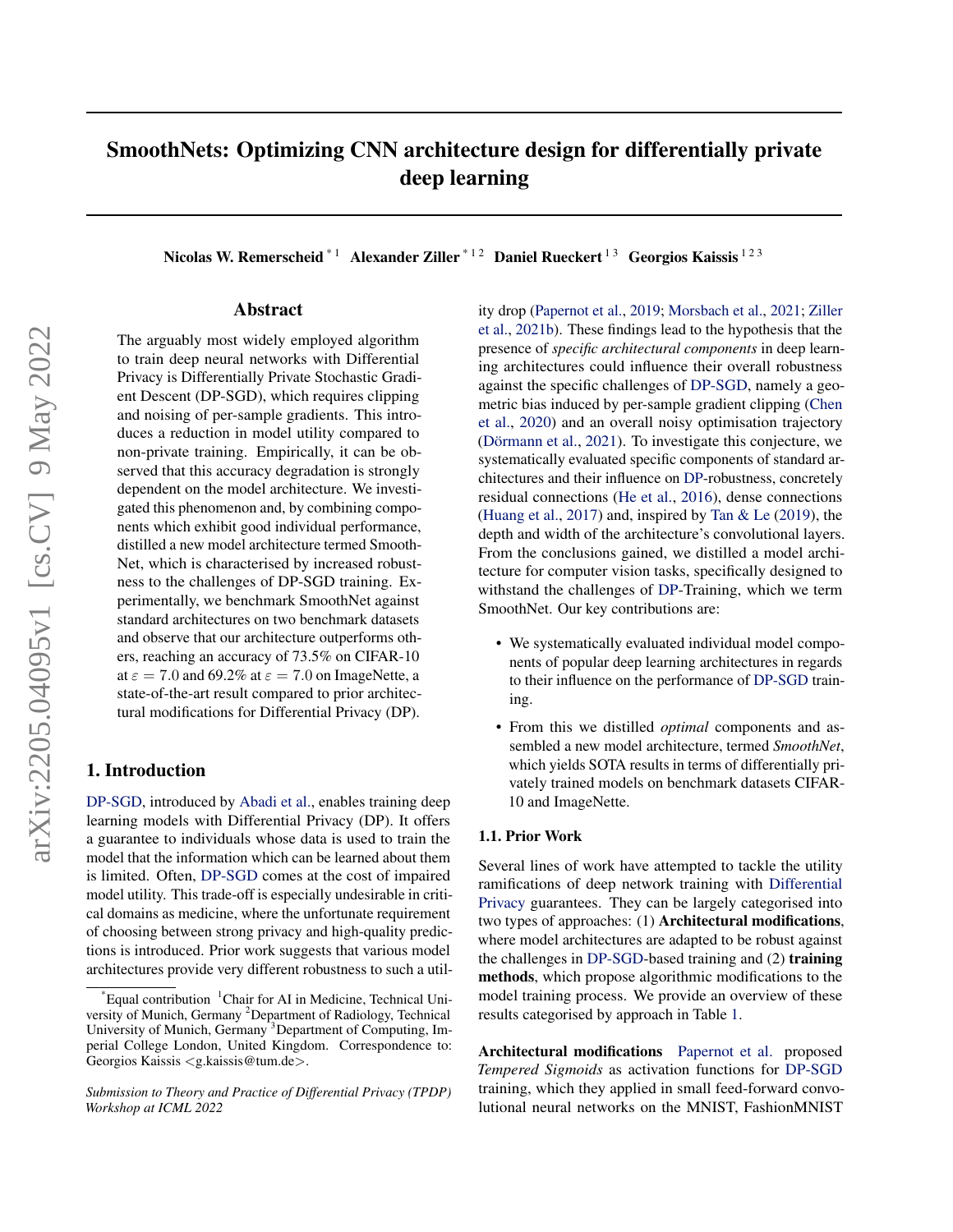<span id="page-1-0"></span>SmoothNets: Optimizing CNN architecture design for differentially private deep learning

| Reference                                                                           | Dataset        | $\varepsilon$              | Accuracy                             | Type of work                                                       |
|-------------------------------------------------------------------------------------|----------------|----------------------------|--------------------------------------|--------------------------------------------------------------------|
| Papernot et al. 2020<br>Klause et al. 2022<br>Dörmann et al. 2021<br>De et al. 2022 | CIFAR-10       | 7.53<br>7.5<br>7.42<br>8.0 | 66.2%<br>71.7%<br>$70.1\%$<br>81.4\% | Architecture<br>Architecture<br>Training method<br>Training method |
| Klause et al. 2022                                                                  | ImageNette 7.5 |                            | 64.8%                                | Architecture                                                       |

Table 1. Results of other works on the same datasets utilised in our study. *Type of work* refers to the categories specified in Section [1.1.](#page-0-0)

and CIFAR-10 datasets. [Klause et al.](#page-4-9) adapted the ResNet architecture [\(He et al.,](#page-4-5) [2016\)](#page-4-5) and introduced an additional normalization layer after each residual block. Authors argue that the scale mismatch between the activations output by the convolutional and residual paths of the architecture inhibit convergence when trained with [DP,](#page-0-1) especially since – contrary to non-private training– Batch Normalisation layers [\(Ioffe & Szegedy,](#page-4-11) [2015\)](#page-4-11) are not available.

Training methods Dörmann et al. showed that the utility of [DP-SGD](#page-0-1) training crucially depends on the batch size used during training (Dörmann et al., [2021\)](#page-4-4). They empirically demonstrated that higher batch sizes allow for better model utility at the same privacy budget levels, as the sub-sampling amplification guarantees of [DP-SGD](#page-0-1) get outweighed by the stabilisation of the optimisation trajectory due to a decrease in gradient bias. This finding was underscored by the very recent work by [De et al.,](#page-4-10) which was released during the preparation of this manuscript. This work also showed the positive impact of weight standardization [\(Qiao et al.,](#page-4-12) [2019\)](#page-4-12), parameter averaging [\(Polyak & Juditsky,](#page-4-13) [1992;](#page-4-13) [Tan & Le,](#page-4-7) [2019\)](#page-4-7) and lastly *augmentation multiplicity* [\(Fort et al.,](#page-4-14) [2021;](#page-4-14) [Hoffer et al.,](#page-4-15) [2019;](#page-4-15) [Touvron et al.,](#page-4-16) [2021\)](#page-4-16), where each sample is augmented multiple times and an average gradient of all augmentations is treated as the gradient of this sample. These training modifications led to a new SOTA performance on the CIFAR-10 benchmark dataset [\(Krizhevsky](#page-4-17) [et al.,](#page-4-17) [2009\)](#page-4-17) and (with pre-training on a proprietary dataset) on ImageNet [\(Deng et al.,](#page-4-18) [2009\)](#page-4-18).

# 2. SmoothNets

So far, only few works have considered *which concrete model design choices* provide robustness against utility drops for [DP-SGD](#page-0-1) training. The specific challenges in this scenario originate from the requirements of ascertaining a bounded gradient norm and of adding noise to the gradients during training in order to realise DP guarantees. To shed more light on the correlation between model architecture and robustness/utility, we conducted preliminary experiments in which architectural design choices were isolated and systematically evaluated regarding their influence on the performance of DP training.

Empirical study of popular model components In this work, we focused on determining the optimal ratio of *depth* to *width* (in terms of convolutional filters), a line of research initiated by [Tan & Le](#page-4-7) [\(2019\)](#page-4-7). Moreover, we investigated *residual connections* proposed by [He et al.](#page-4-5) [\(2016\)](#page-4-5), and *dense connections* proposed by [\(Huang et al.,](#page-4-6) [2017\)](#page-4-6). In addition, we evaluated the effect of different *normalization* layers, namely *instance normalization* [\(Ulyanov et al.,](#page-5-1) [2016\)](#page-5-1), *group normalization* [\(Wu & He,](#page-5-2) [2018\)](#page-5-2) and *layer normalization* [\(Ba et al.,](#page-4-19) [2016\)](#page-4-19) as optimal normalization components for [DP-SGD](#page-0-1) training. Furthermore, we evaluated pooling layers (*maximum pooling* and *average pooling*) within the SmoothBlocks (compare Figure [1a\)](#page-2-0) as well as activation functions (ReLU [\(Nair & Hinton,](#page-4-20) [2010\)](#page-4-20), SELU [\(Klambauer et al.,](#page-4-21) [2017\)](#page-4-21)). In total, we evaluated over 100 different model architectures in more than 6000 experiments on CIFAR-10 based on (a) handcrafted models, intended to inspect the effect of *isolated* model components and (b) on established (SOTA) models to guarantee *representative* results. We use the SGD optimizer with a learning rate scheduler decaying the initial learning rate of 0.1 by a factor of 0.7 every epoch. Furthermore, we use a batch-size of 128, an early stopping patience of 15 epochs on the validation loss, a divergence threshold of 1000, and conducted a Bayesian optimization over the  $L_2$  clipping norm in the range of [0.1, 10.0] and over the number of epochs resulting in a binary decision of either 15 or 30 epochs. We note that we did not count the privacy budget of these hyperparameter searches against the overall allotted privacy budget.We conducted 15 runs per sweep and considered the 10 best models ordered by validation accuracy (to suppress artifacts from poor initialization). For [DP-SGD](#page-0-1) training we employed the Opacus [\(Yousefpour et al.,](#page-5-3) [2021\)](#page-5-3) and deepee [\(Ziller et al.,](#page-5-4) [2021a\)](#page-5-4) packages.

Observations From our experiments, we deduced two main lines of observations: (1) The width to depth ratio is strongly correlated with model performance. Concretely, the optimal width-depth ratio is higher for private training compared to non-private training and optimally  $> 1$ , corresponding to a *wide* model. (2) Both residual and dense connections are beneficial for robust models, with dense connections being especially useful for training with DP-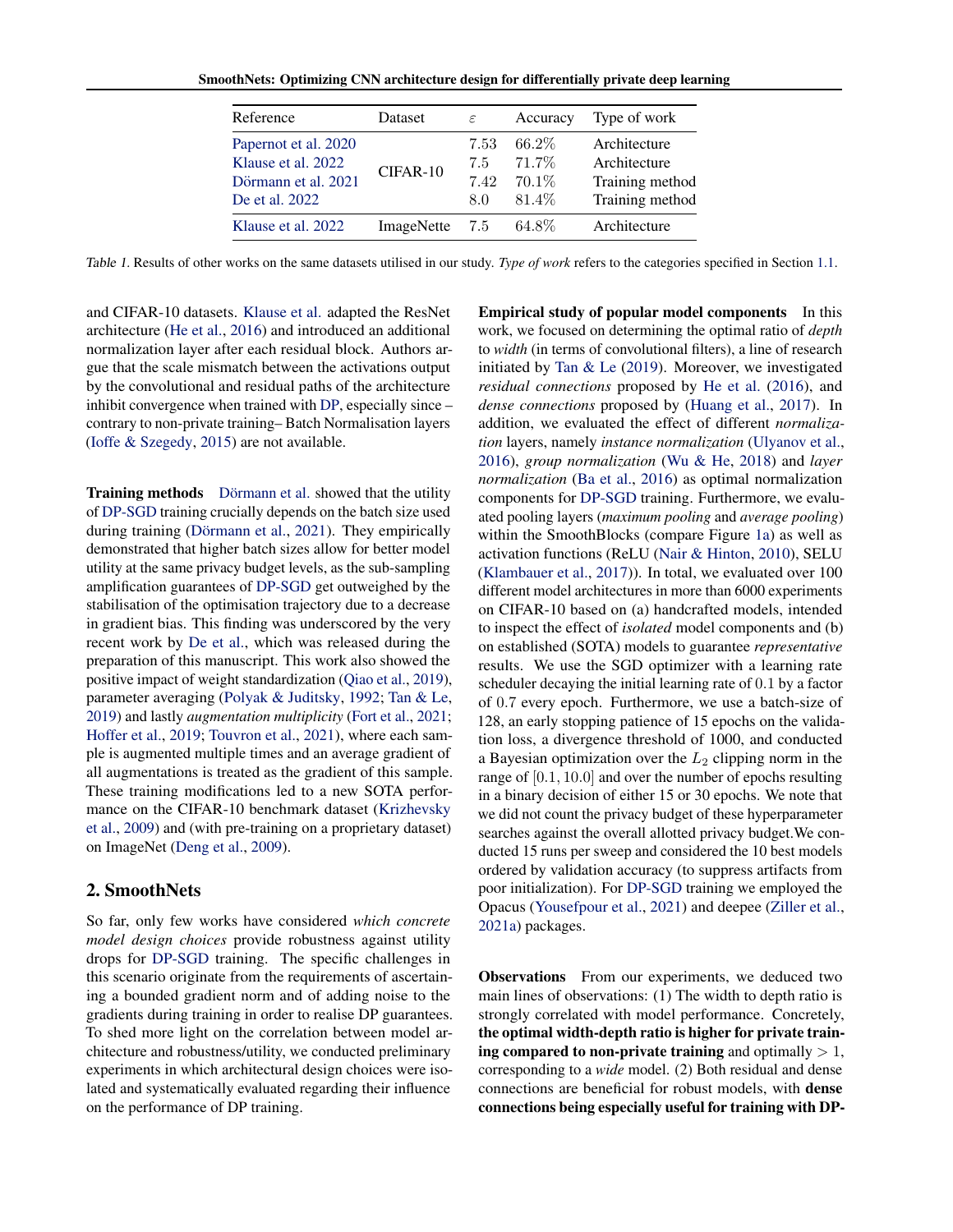<span id="page-2-0"></span>

(b) Architecture of the SmoothNet employed in our experiments consisting of SmoothBlocks, wide convolutional layers, average pooling layers, linear layers and SELU activation functions. 5× is used as shorthand to denote 5 consecutive SmoothBlocks.

Figure 1. Overview of the building blocks for our SmoothNet architecture.

guarantees. Furthermore, Group Normalization proved to outperform other normalization layers, which corroborates findings from prior works [\(Klause et al.,](#page-4-9) [2022;](#page-4-9) [De](#page-4-10) [et al.,](#page-4-10) [2022\)](#page-4-10). The best-performing activation function in our experiments was SELU. Max Pooling as a SmoothBlock component led to superior results compared to other pooling functions.

SmoothNet Architecture Based on the aforementioned conclusions, we synthesized the SmoothNet architecture. The main components are building blocks we term *Smooth-Blocks*. These are conceptually similar to DenseBlocks [\(Huang et al.,](#page-4-6) [2017\)](#page-4-6), however with several modifications: (1) The  $3 \times 3$  convolutional layers rapidly increase in width such that, at the widest stage, *more than 800* channels are present. (2) We use Group Normalisation layers with 8 groups, which replace Batch Normalisation in the original architecture. (3) SELU layers [\(Klambauer et al.,](#page-4-21) [2017\)](#page-4-21) are used as activation functions. We restrict ourselves to a limited depth, of 10 SmoothBlocks. As in DenseNets [\(Huang et al.,](#page-4-6) [2017\)](#page-4-6), we use average pooling between SmoothBlocks and to compress the extracted features to 2048 features, which are input to the classifying part. As a classifier block, we use three linear layers, separated by SELU activation functions. An overview of the SmoothBlock and the SmoothNet architecture can be found in Figure [1.](#page-2-0)

#### 3. Results

To validate our findings, we evaluated our novel architecture on two benchmark datasets. Firstly, CIFAR-10 served as a basis for evaluations with a long line of previous works. Moreover, to assess the performance of our architecture on a larger-image dataset, we also used ImageNette [\(Howard,](#page-4-22) [2019\)](#page-4-22), a subset of ImageNet, which –like the original dataset– has a resolution of  $224 \times 224$ . We compared our architecture to several standard architectures, more specifically a small and medium sized ResNet (18, 34), a DenseNet-121. These architectures are the original architectures employing residual and dense connections respectively. Lastly, we compared against EfficientNet-B0 [\(Tan &](#page-4-7) [Le,](#page-4-7) [2019\)](#page-4-7), a high performance model with high parameterefficiency. Similarly to the evaluation of specific model components, we trained each competing model 15 times with varying  $L_2$ -clipping norms in the range of [0.1, 20.0] and for either 90, 120, or 180 epochs. We use Xavier-Glorot weight initialization [\(Glorot & Bengio,](#page-4-23) [2010\)](#page-4-23), a learningrate decay of 0.9 every five epochs, an initial-learning rate of 0.002, an SGD momentum of 0.9, a weight-decay of 0.0002, and a batch-size of 256. On both datasets, we found SmoothNets to achieve the highest performance in terms of validation accuracy (Table [2\)](#page-3-0).

Comparison to other works To contextualise our findings, we curated an overview of the results of related works in Table [1.](#page-1-0) Furthermore, we investigate the Pareto front of our model over different values of  $\varepsilon$  on CIFAR-10, which is visualised in Figure [2,](#page-3-1) alongside results of other works. Our results outperform all previous works except [De et al.](#page-4-10) [2022,](#page-4-10) which was released during the preparation of our manuscript. However, the authors of this work found that the greatest increase in accuracy resulted from an adaptation of the model's training instead of the architecture, hence we anticipate that our architectural modifications would act synergistically with the work of [De et al.](#page-4-10) [2022](#page-4-10) to yield even higher performance, which we intend to evaluate in upcoming work. Interestingly, the authors of this work also employ WideResNets as an architecture, empirically corroborating our findings that wide models with residual connections improve training stability under [DP](#page-0-1) conditions. Of note, these results also motivate a more differentiated view on the claim that larger models are expected to have lower accuracy *by default* because the DP-SGD noise scales proportionally to the number of parameters. Instead, model depth and width seem to interact in a more nuanced way with each other and with other architectural components.

#### 4. Discussion and Conclusion

In this paper, we continue the investigation into optimal architectural choices for high-utility training of neural networks with DP guarantees. Prior works have demonstrated that specialised training methods and model adaptations can allow for high model utility under [DP](#page-0-1) guarantees. We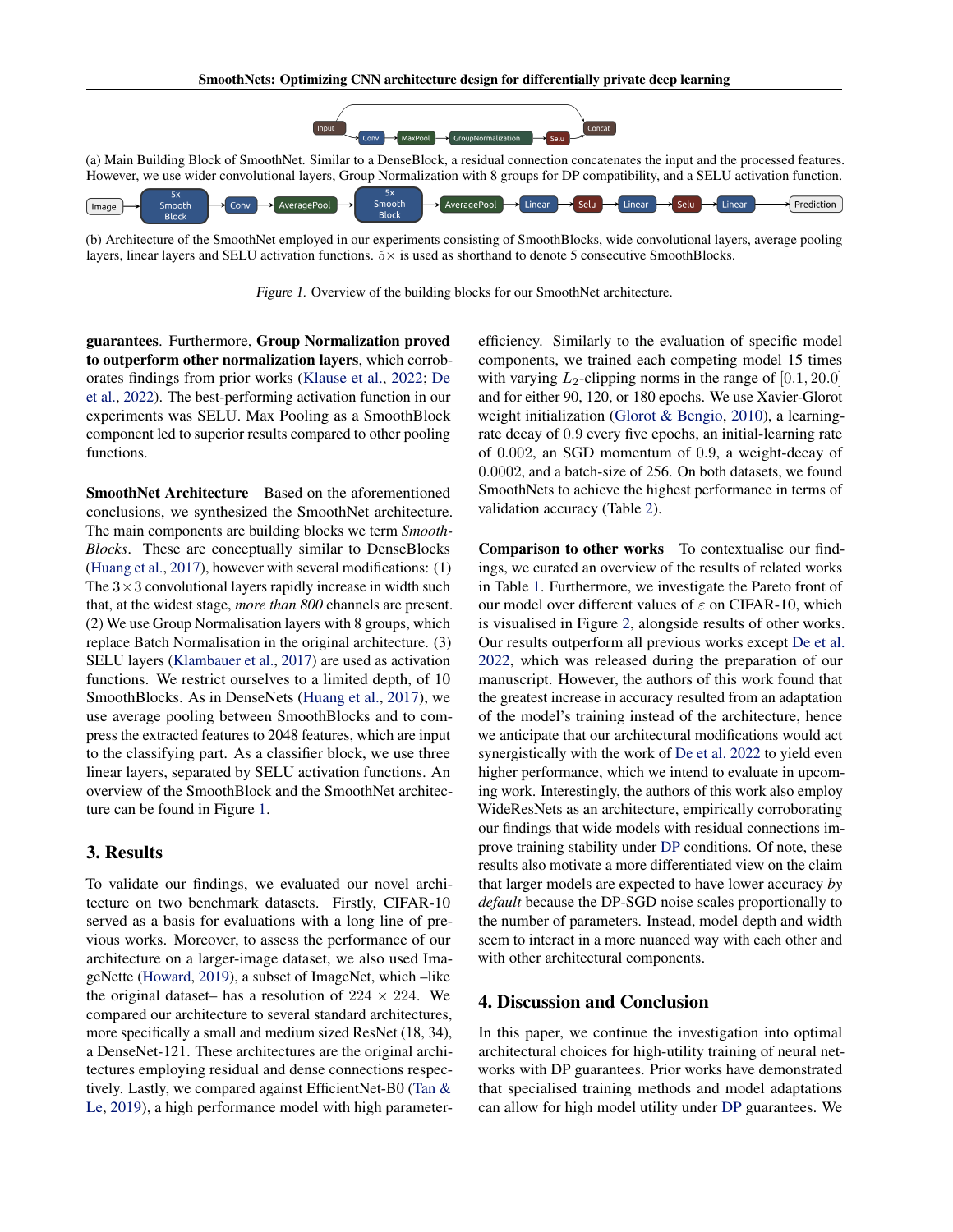<span id="page-3-0"></span>SmoothNets: Optimizing CNN architecture design for differentially private deep learning

| Dataset    | $\epsilon$ | Architecture     | N Params | Validation Acc. |
|------------|------------|------------------|----------|-----------------|
| $CIFAR-10$ | 7.0        | ResNet-18        | 11.2M    | 59.8%           |
|            |            | ResNet-34        | 21.2M    | 57.7%           |
|            |            | DenseNet-121     | 7.0M     | $65.4\%$        |
|            |            | EfficientNet-B0  | 4.0M     | 54.1\%          |
|            |            | SmoothNet (ours) | 3.4M     | $73.5\%$        |
| ImageNette | 7.0        | ResNet-18        | 11.2M    | $59.9\%$        |
|            |            | ResNet-34        | 21.2M    | 58.7%           |
|            |            | DenseNet-121     | 7.0M     | 65.1%           |
|            |            | EfficientNet-B0  | 4.0M     | $60.5\%$        |
|            |            | SmoothNet (ours) | 3.4M     | $69.7\%$        |

Table 2. Benchmarking SmoothNet against standard architectures on CIFAR-10 and ImageNette with Differential Privacy. N Params refers to the number of trainable parameters in the network in Millions. Validation Acc. refers to the corresponding row's best model's accuracy on the validation set.

<span id="page-3-1"></span>

Figure 2. Pareto front contextualising our results compared to other work on the CIFAR-10 dataset.

naturally augment these previous results by introducing SmoothNet, an architecture that outperforms previous works focused on architectural modifications.

One limitation of our work is that, so far, we have no conclusive explanation for all of the contributing factors behind the high performance of our architecture in [DP-SGD-](#page-0-1)training. We conjecture that the smoothness of the optimisation landscape is a strong influence on the performance. We observed that both dense connections and normalisation layers, which have been shown to improve this attribute [\(Li et al.,](#page-4-24) [2018;](#page-4-24) [Santurkar et al.,](#page-4-25) [2019\)](#page-4-25) to also improve model accuracy. This hypothesis also motivates the choice of name SmoothNet for our architecture. Moreover, the utilisation of SELU activation functions, stemming from previous work on normalisation-free architectures [\(Klambauer et al.,](#page-4-21) [2017\)](#page-4-21), seems to indicate that activation scale matters especially in DP-SGD. Similar findings are discussed in previous works [\(Papernot et al.,](#page-4-8) [2020;](#page-4-8) [Klause et al.,](#page-4-9) [2022\)](#page-4-9). We intend to empirically and theoretically investigate the training dynamics of SmoothNets in future work. Moreover, as our architectures allow for higher utility while preserving privacy budget, we intend to investigate their behaviour in the very-low  $\varepsilon$  regime, which is –so far– under-investigated in the realm of private deep learning. In conclusion, our work is an empirical investigation into the factors enabling neural network training on sensitive datasets with high utility and strong privacy guarantees. We hope that our work will stimulate further research in this direction and elucidate the underlying reasons why specific model components are better suited for [DP](#page-0-1) training, which may lead to findings of independent theoretical interest.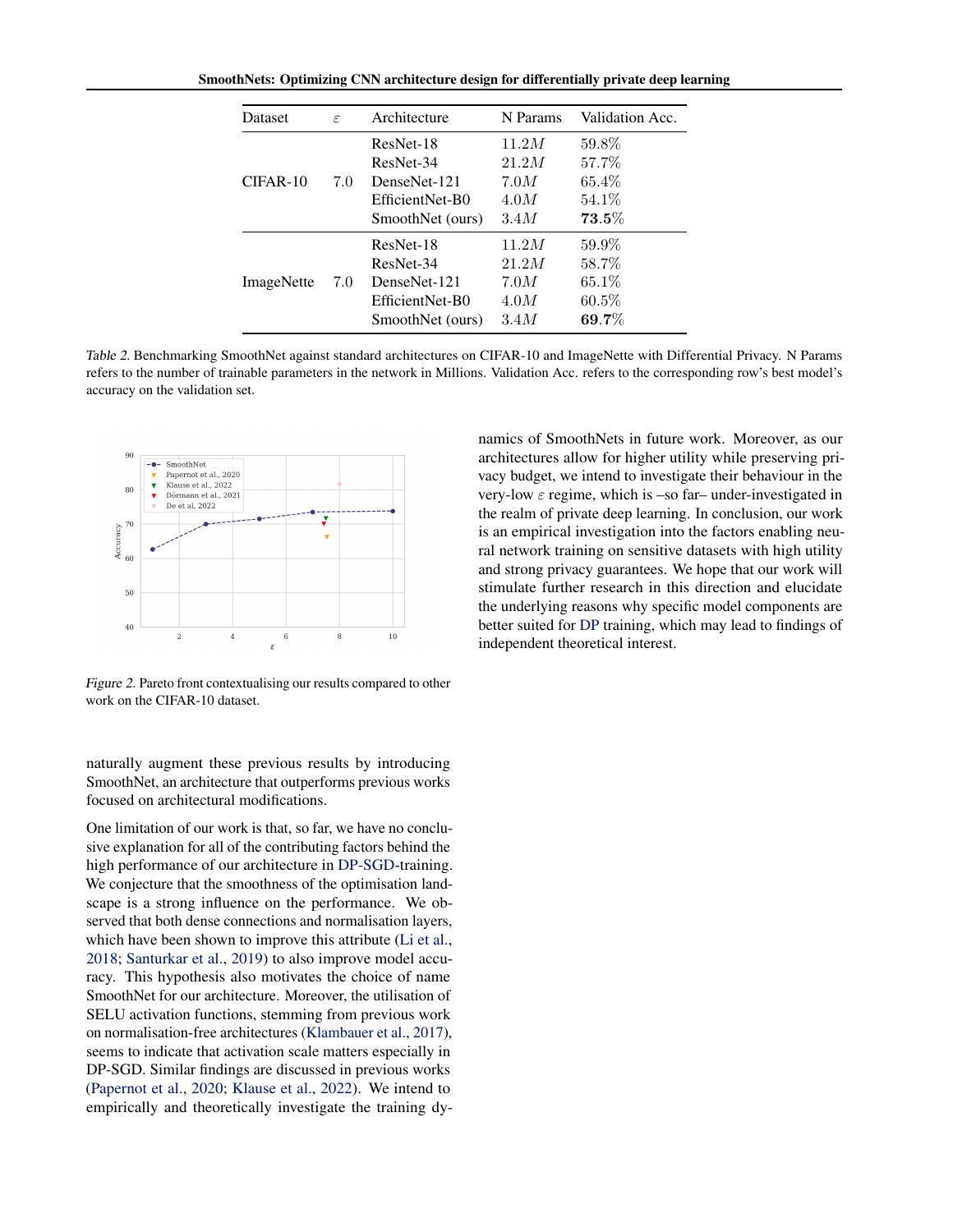# References

- <span id="page-4-0"></span>Abadi, M., Chu, A., Goodfellow, I., McMahan, H. B., Mironov, I., Talwar, K., and Zhang, L. Deep learning with differential privacy. In *Proceedings of the 2016 ACM SIGSAC conference on computer and communications security*, pp. 308–318, 2016.
- <span id="page-4-19"></span>Ba, J. L., Kiros, J. R., and Hinton, G. E. Layer normalization. *arXiv preprint arXiv:1607.06450*, 2016.
- <span id="page-4-3"></span>Chen, X., Wu, S. Z., and Hong, M. Understanding gradient clipping in private sgd: A geometric perspective. *Advances in Neural Information Processing Systems*, 33: 13773–13782, 2020.
- <span id="page-4-10"></span>De, S., Berrada, L., Hayes, J., Smith, S. L., and Balle, B. Unlocking high-accuracy differentially private image classification through scale, 2022. URL [https:](https://arxiv.org/abs/2204.13650) [//arxiv.org/abs/2204.13650](https://arxiv.org/abs/2204.13650).
- <span id="page-4-18"></span>Deng, J., Dong, W., Socher, R., Li, L.-J., Li, K., and Fei-Fei, L. Imagenet: A large-scale hierarchical image database. In *2009 IEEE conference on computer vision and pattern recognition*, pp. 248–255. Ieee, 2009.
- <span id="page-4-4"></span>Dörmann, F., Frisk, O., Andersen, L. N., and Pedersen, C. F. Not all noise is accounted equally: How differentially private learning benefits from large sampling rates. In *2021 IEEE 31st International Workshop on Machine Learning for Signal Processing (MLSP)*, pp. 1–6. IEEE, 2021.
- <span id="page-4-14"></span>Fort, S., Brock, A., Pascanu, R., De, S., and Smith, S. L. Drawing multiple augmentation samples per image during training efficiently decreases test error. *arXiv preprint arXiv:2105.13343*, 2021.
- <span id="page-4-23"></span>Glorot, X. and Bengio, Y. Understanding the difficulty of training deep feedforward neural networks. In *AISTATS*, 2010.
- <span id="page-4-5"></span>He, K., Zhang, X., Ren, S., and Sun, J. Deep residual learning for image recognition. In *Proceedings of the IEEE conference on computer vision and pattern recognition*, pp. 770–778, 2016.
- <span id="page-4-15"></span>Hoffer, E., Ben-Nun, T., Hubara, I., Giladi, N., Hoefler, T., and Soudry, D. Augment your batch: better training with larger batches. *arXiv preprint arXiv:1901.09335*, 2019.
- <span id="page-4-22"></span>Howard, J. Imagenette, 2019. URL [https://github.](https://github.com/fastai/imagenette) [com/fastai/imagenette](https://github.com/fastai/imagenette).
- <span id="page-4-6"></span>Huang, G., Liu, Z., Van Der Maaten, L., and Weinberger, K. Q. Densely connected convolutional networks. In *Proceedings of the IEEE conference on computer vision and pattern recognition*, pp. 4700–4708, 2017.
- <span id="page-4-11"></span>Ioffe, S. and Szegedy, C. Batch normalization: Accelerating deep network training by reducing internal covariate shift. In *International conference on machine learning*, pp. 448– 456. PMLR, 2015.
- <span id="page-4-21"></span>Klambauer, G., Unterthiner, T., Mayr, A., and Hochreiter, S. Self-normalizing neural networks. *Advances in neural information processing systems*, 30, 2017.
- <span id="page-4-9"></span>Klause, H., Ziller, A., Rueckert, D., Hammernik, K., and Kaissis, G. Differentially private training of residual networks with scale normalisation. *arXiv preprint arXiv:2203.00324*, 2022.
- <span id="page-4-17"></span>Krizhevsky, A., Hinton, G., et al. Learning multiple layers of features from tiny images. 2009.
- <span id="page-4-24"></span>Li, H., Xu, Z., Taylor, G., Studer, C., and Goldstein, T. Visualizing the loss landscape of neural nets, 2018.
- <span id="page-4-2"></span>Morsbach, F., Dehling, T., and Sunyaev, A. Architecture matters: Investigating the influence of differential privacy on neural network design. *arXiv preprint arXiv:2111.14924*, 2021.
- <span id="page-4-20"></span>Nair, V. and Hinton, G. E. Rectified linear units improve restricted boltzmann machines. In *Icml*, 2010.
- <span id="page-4-1"></span>Papernot, N., Chien, S., Song, S., Thakurta, A., and Erlingsson, U. Making the shoe fit: Architectures, initializations, and tuning for learning with privacy. 2019.
- <span id="page-4-8"></span>Papernot, N., Thakurta, A., Song, S., Chien, S., and Erlingsson, U. Tempered sigmoid activations for deep learning with differential privacy. *arXiv preprint arXiv:2007.14191*, pp. 10, 2020.
- <span id="page-4-13"></span>Polyak, B. T. and Juditsky, A. B. Acceleration of stochastic approximation by averaging. *SIAM journal on control and optimization*, 30(4):838–855, 1992.
- <span id="page-4-12"></span>Qiao, S., Wang, H., Liu, C., Shen, W., and Yuille, A. Microbatch training with batch-channel normalization and weight standardization. *arXiv preprint arXiv:1903.10520*, 2019.
- <span id="page-4-25"></span>Santurkar, S., Tsipras, D., Ilyas, A., and Madry, A. How does batch normalization help optimization?, 2019.
- <span id="page-4-7"></span>Tan, M. and Le, Q. Efficientnet: Rethinking model scaling for convolutional neural networks. In *International conference on machine learning*, pp. 6105–6114. PMLR, 2019.
- <span id="page-4-16"></span>Touvron, H., Cord, M., Douze, M., Massa, F., Sablayrolles, A., and Jégou, H. Training data-efficient image transformers & distillation through attention. In *International Conference on Machine Learning*, pp. 10347–10357. PMLR, 2021.